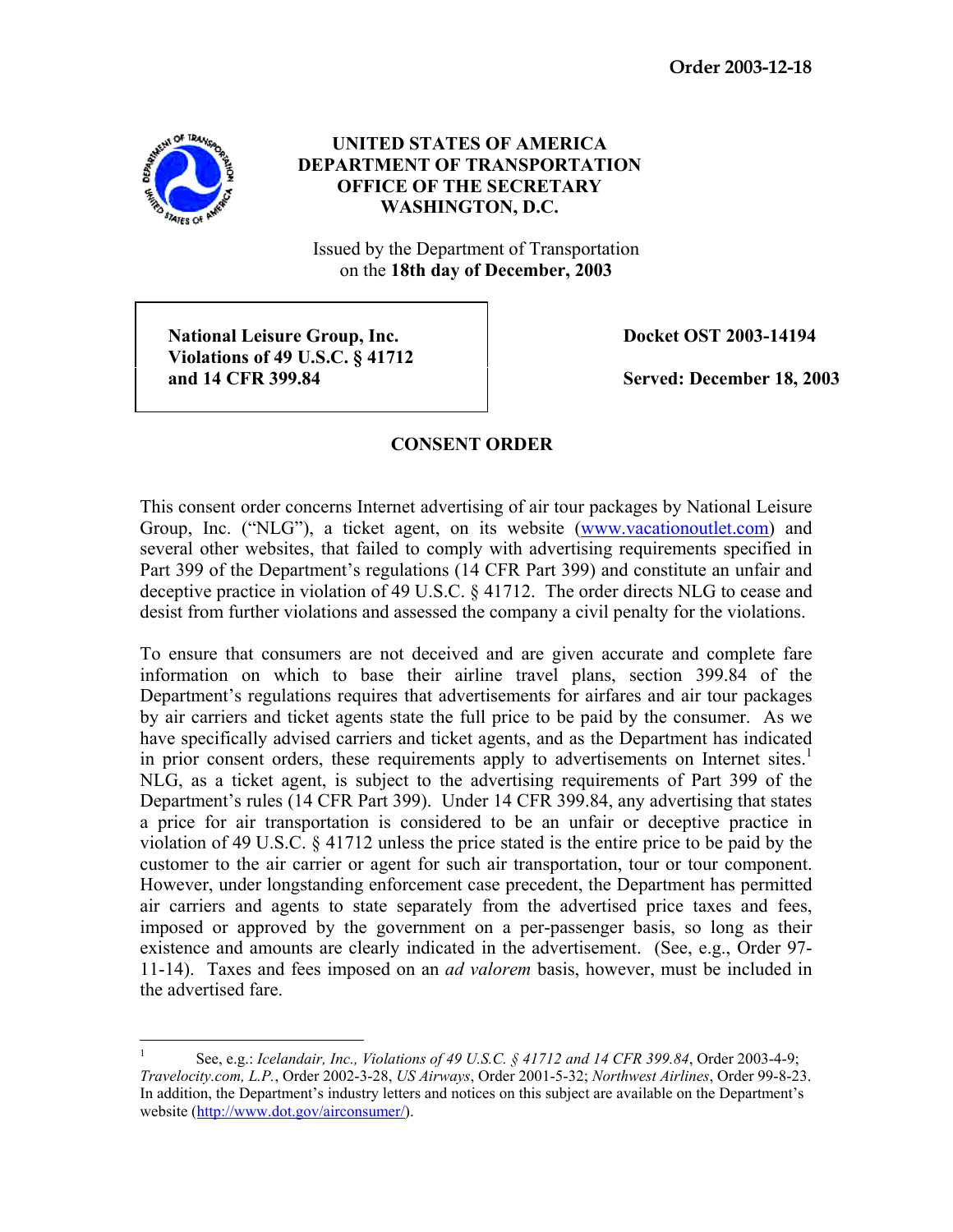In addition, by Order 2001-12-7 (December 7, 2001), the Department granted a conditional exemption from its full fare advertising requirements in order to allow Orbitz, L.L.C., an online travel agent, to list its service fees separately, provided certain strict conditions are met. Consistent with the Department's action, the Enforcement Office no longer takes enforcement action against Internet travel agents that list their service fees separately from airfares, provided that they conform to the conditions in Order 2001-12-7 and set forth in the follow-up Notice dated December 19, 2001 (*See* Revised Enforcement Policy on Deceptive Practices Regarding Service Fees Charged by Travel Agents in the Marketing and Sale of Airfares to the Public via the Internet (the "Notice"), available at: http://airconsumer.ost.dot.gov/).

NLG failed to properly disclose the full fare, including its service fee, where applicable, for air tour packages advertised on its website and on third party websites. NLG advertised via a search feature that displayed air tour package prices, but failed to include in the prices an additional service fee that was added to all packages, or to comply with the conditions set forth in Order 2001-12-7. NLG customers were not informed until several steps into the booking process that a service fee would be added to the total air tour package price. As published on the Internet, NLG's advertisements violated section 399.84 of the Department's regulations and 49 U.S.C. § 41712.

In mitigation, NLG states that it had no intention of providing misleading information. NLG points out that the total air tour package price, including the service fee, was displayed to the consumer before any purchase was finalized. The company further states that, notwithstanding the difficult technical and business challenges of compliance, it took steps to correct the deficient websites as soon as the matter was brought to its attention by Department staff. NLG states that the cost of this process was substantial in terms of time, money and the diversion of valuable resources.

The Aviation Enforcement Office has carefully considered all of the facts of the case, including the information provided by NLG and the corrective measures it has adopted, but continues to believe that enforcement action is warranted. NLG, in order to avoid litigation and without admitting or denying the alleged violations, consents to the issuance of this order to cease and desist from future violations of 49 U.S.C. § 41712 and of 14 CFR 399.84, and to the assessment of \$30,000 in compromise of potential civil penalties, of which one-half will be paid according to the payment provisions described below. The remaining \$15,000 shall be suspended for one year following the service date of this order, and shall then be forgiven unless NLG fails to comply with the provisions of this order, including its cease and desist and payment provisions, during the suspension period, in which case the entire unpaid portion of the \$30,000 assessed penalty shall be due and payable immediately upon notice from the Department. We believe that this compromise assessment is appropriate and serves the public interest. It represents an adequate deterrence to future noncompliance with the Department's advertising requirements by NLG, as well as by airlines, other travel agents, and other sellers of air transportation.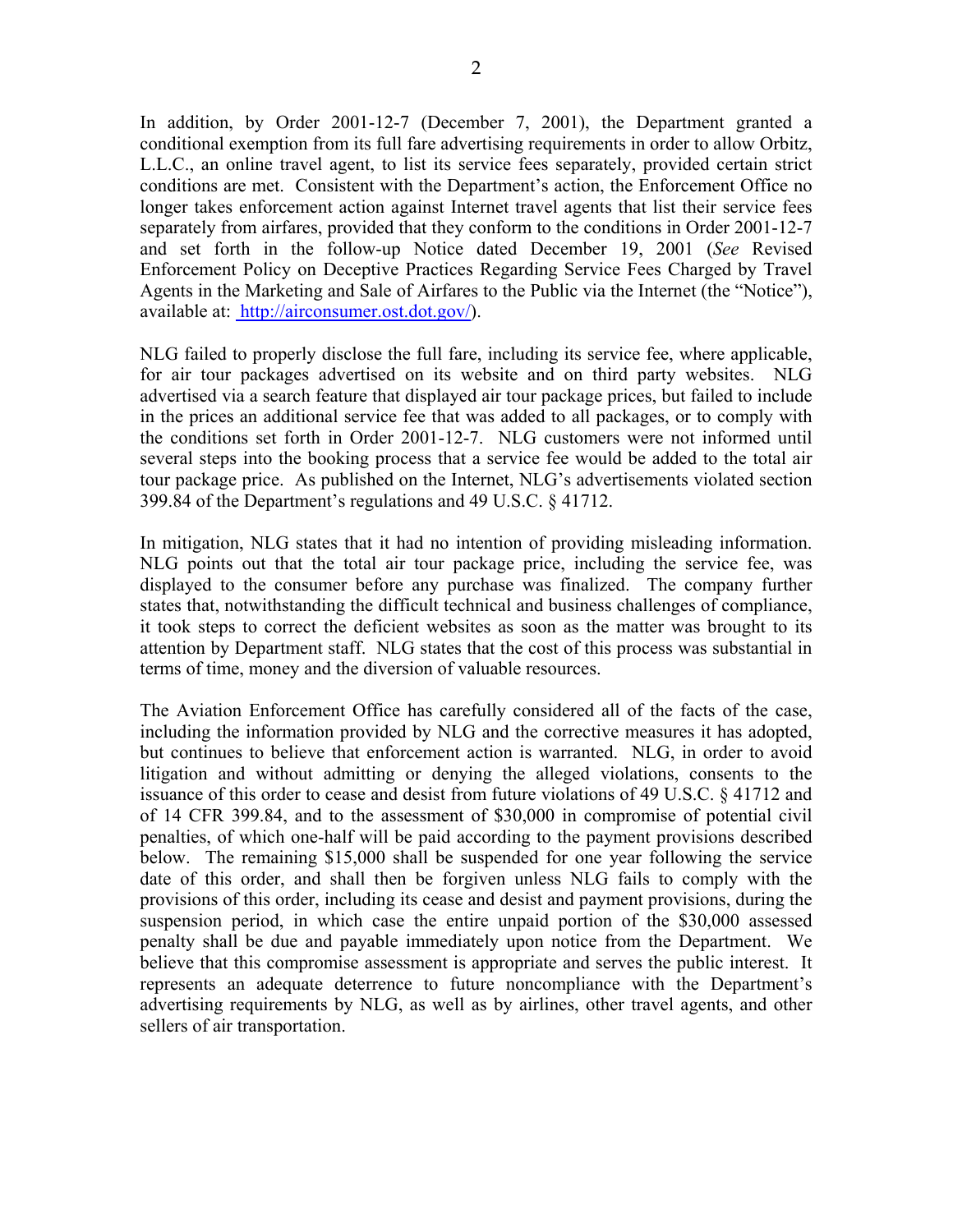## **ACCORDINGLY,**

- 1. Based on the above discussion, we approve this settlement and the provisions of this order as being in the public interest;
- 2. We find that National Leisure Group, Inc., has violated 14 CFR 399.84 by causing to be published airfare advertisements that failed to state the entire price to be paid for the advertised air transportation;
- 3. We find that by engaging in the conduct described in ordering paragraph 2 above, National Leisure Group, Inc., also engaged in unfair and deceptive practices and unfair methods of competition in violation of 49 U.S.C. § 41712;
- 4. National Leisure Group, Inc., and all other entities owned and controlled by, or under common ownership and control with, National Leisure Group, Inc. and their successors and assignees, are ordered to cease and desist from future violations of 14 CFR 399.84 and 49 U.S.C. § 41712;
- 5. National Leisure Group, Inc., is assessed \$30,000 in compromise of the potential civil penalties that might otherwise be assessed for the violations described in ordering paragraphs 2 and 3 of this order. Of that penalty amount, \$15,000 shall be due and payable within 15 days of the service date of this order. The remaining \$15,000 shall be suspended for one year following issuance of this order, and then forgiven, unless National Leisure Group, Inc., violates this order's cease and desist provision within that one-year period, or fails to comply with the order's payment provisions, in which case the entire unpaid portion of the civil penalty shall become due and payable immediately upon notice from the Department, and the carrier may be subject to further enforcement action. Failure to pay the compromise assessment as ordered will subject National Leisure Group, Inc., to the assessment of interest, penalty, and collection charges under the Debt Collection Act, and possible enforcement action for failure to comply with this order; and
- 6. Payment shall be made by wire transfer through the Federal Reserve Communications System, commonly known as "Fed Wire," to the account of the U.S. Treasury. The wire transfer shall be executed in accordance with the instructions contained in the Attachment to this order.